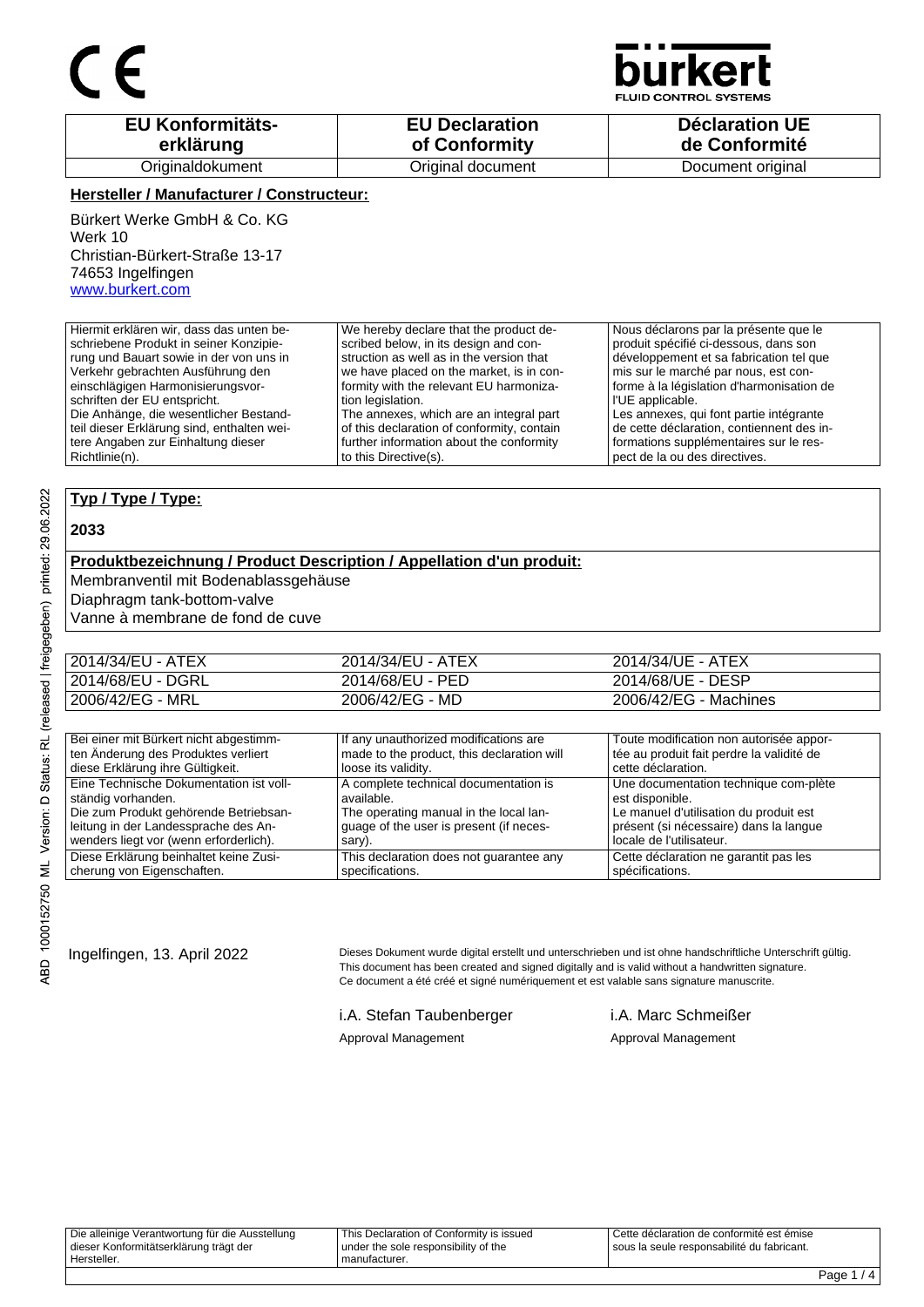



| <b>Anhang ATEX zur</b><br>EU Konformitätserklärung                                                                                                                                                                                                                                                                                                            | <b>Annex ATEX for</b><br><b>EU Declaration of Conformity</b>                                                                                                                                                                                                                                                                              | Annexe ATEX à la<br><b>Déclaration UE de</b>                                                                                                                                                                                                                                                                                            |
|---------------------------------------------------------------------------------------------------------------------------------------------------------------------------------------------------------------------------------------------------------------------------------------------------------------------------------------------------------------|-------------------------------------------------------------------------------------------------------------------------------------------------------------------------------------------------------------------------------------------------------------------------------------------------------------------------------------------|-----------------------------------------------------------------------------------------------------------------------------------------------------------------------------------------------------------------------------------------------------------------------------------------------------------------------------------------|
| Originaldokument                                                                                                                                                                                                                                                                                                                                              | Original document                                                                                                                                                                                                                                                                                                                         | Document original                                                                                                                                                                                                                                                                                                                       |
|                                                                                                                                                                                                                                                                                                                                                               |                                                                                                                                                                                                                                                                                                                                           |                                                                                                                                                                                                                                                                                                                                         |
| 2014/34/EU - ATEX                                                                                                                                                                                                                                                                                                                                             | 2014/34/EU - ATEX                                                                                                                                                                                                                                                                                                                         | 2014/34/UE - ATEX                                                                                                                                                                                                                                                                                                                       |
|                                                                                                                                                                                                                                                                                                                                                               | Reference in the Official Journal of the EU: L 96 dated 29.3.2014                                                                                                                                                                                                                                                                         |                                                                                                                                                                                                                                                                                                                                         |
| Typ / Type / Type (Geräteschlüssel / product specification key / clé de produit):                                                                                                                                                                                                                                                                             |                                                                                                                                                                                                                                                                                                                                           |                                                                                                                                                                                                                                                                                                                                         |
| 2033 * **** ** * ** **** **** * *<br>(1)                                                                                                                                                                                                                                                                                                                      |                                                                                                                                                                                                                                                                                                                                           |                                                                                                                                                                                                                                                                                                                                         |
| Variabler Code / Variable code / Variable Code:<br>(1)                                                                                                                                                                                                                                                                                                        | Gilt nur in Verbindung mit / Only valid in combination with / Est uniquement valable en lien avec: PX51                                                                                                                                                                                                                                   |                                                                                                                                                                                                                                                                                                                                         |
| Der oben beschriebene Gegenstand der<br>Erklärung erfüllt die Vorschriften der<br>Richtlinie 2014/34/EU des Europäischen<br>Parlaments und des Rates vom 26. Februar<br>2014 zur Harmonisierung der<br>Rechtsvorschriften der Mitgliedstaaten<br>für Geräte und Schutzsysteme zur be-<br>stimmungsgemäßen Verwendung in ex-<br>plosionsgefährdeten Bereichen. | The object of the declaration described<br>above is in conformity with Directive<br>2014/34/EU of the European Parliament<br>and of the Council of 26 February 2014<br>on the harmonisation of the laws of the<br>Member States relating to equipment<br>and protective systems intended for use<br>in potentially explosive atmospheres. | L'objet de la déclaration décrit ci-dessus<br>est conforme à la directive 2014/34/UE<br>du Parlement européen et du Conseil du<br>26 février 2014 relative à l'harmonisation<br>des législations des États membres<br>concernant les appareils et les systèmes<br>de protection destinés à être utilisés<br>en atmosphères explosibles. |
| Nur gültig in Verbindung mit der EX-<br>Kennzeichnung des Gerätes!                                                                                                                                                                                                                                                                                            | Only valid in combination with the<br>EX-marking of the equipment!                                                                                                                                                                                                                                                                        | Uniquement valable en liaison avec le<br>marquage EX de l'appareil!                                                                                                                                                                                                                                                                     |
| Das Gerät kann eingesetzt werden ge-<br>mäß den auf dem Typschild und in der<br>Betriebsanleitung angegebenen Daten.                                                                                                                                                                                                                                          | The device can be used in accordance<br>with the data given on the nameplate<br>and in the operating instructions.                                                                                                                                                                                                                        | Le dispositif peut être utilisé conformé-<br>ment aux indications de la plaque signa-<br>létique et dans la notice d'utilisation.                                                                                                                                                                                                       |
| Die Schutzziele der Niederspannungs-<br>richtlinie 2014/35/EU wurden eingehal-<br>ten.                                                                                                                                                                                                                                                                        | The protection objectives of the low<br>Voltage Directive 2014/35/EU are com-<br>plied with.                                                                                                                                                                                                                                              | Les objectifs de sécurité de la Directive<br>Basse Tension 2014/35/UE ont été ob-<br>servés.                                                                                                                                                                                                                                            |
| Für die Bewertung wurden folgende<br>Normen herangezogen (wenn anwend-<br>bar):<br>EN 80079-36:2016, EN 80079-37:2016                                                                                                                                                                                                                                         | For evaluation of the conformity, the<br>following standards were consulted<br>(if applicable):                                                                                                                                                                                                                                           | Pour l'évaluation de la conformité, les<br>normes suivantes ont été utilisées (le<br>cas échéant):                                                                                                                                                                                                                                      |
|                                                                                                                                                                                                                                                                                                                                                               |                                                                                                                                                                                                                                                                                                                                           |                                                                                                                                                                                                                                                                                                                                         |
| Das genannte Produkt ist bescheinigt<br>durch die Notifizierte Stelle:                                                                                                                                                                                                                                                                                        | The product is certified by the Notified<br>Body:                                                                                                                                                                                                                                                                                         | Le produit est certifié par l'organisme<br>notifié:                                                                                                                                                                                                                                                                                     |
|                                                                                                                                                                                                                                                                                                                                                               | Name und Anschrift der Notifizierten Stelle:/ Name and Address of the notified body:/ Nom et adresse de l'organisme notifié:                                                                                                                                                                                                              |                                                                                                                                                                                                                                                                                                                                         |
|                                                                                                                                                                                                                                                                                                                                                               | <b>Bureau Veritas CPS</b><br>Germany GmbH<br><b>Businesspark</b><br>86842 Türkheim, Germany                                                                                                                                                                                                                                               |                                                                                                                                                                                                                                                                                                                                         |
| EU-Baumusterprüfbescheinigung Nr.:                                                                                                                                                                                                                                                                                                                            | EU Type Examination Certificate No.:<br>EPS 18 ATEX 2 008 X, 02.03.2018                                                                                                                                                                                                                                                                   | Attestation d'examen UE de type Non.:                                                                                                                                                                                                                                                                                                   |

| sind zu beachten                        | documentation have to be observed.     | I avec le produit doivent être respectées.  |  |
|-----------------------------------------|----------------------------------------|---------------------------------------------|--|
| der mitgelieferten Produktdokumentation | l installation of the enclosed product | I décrites dans la documentation fournie    |  |
| Die Sicherheits- und Einbauhinweise     | The instructions for safety and        | Les consignes de sécurité et d'installation |  |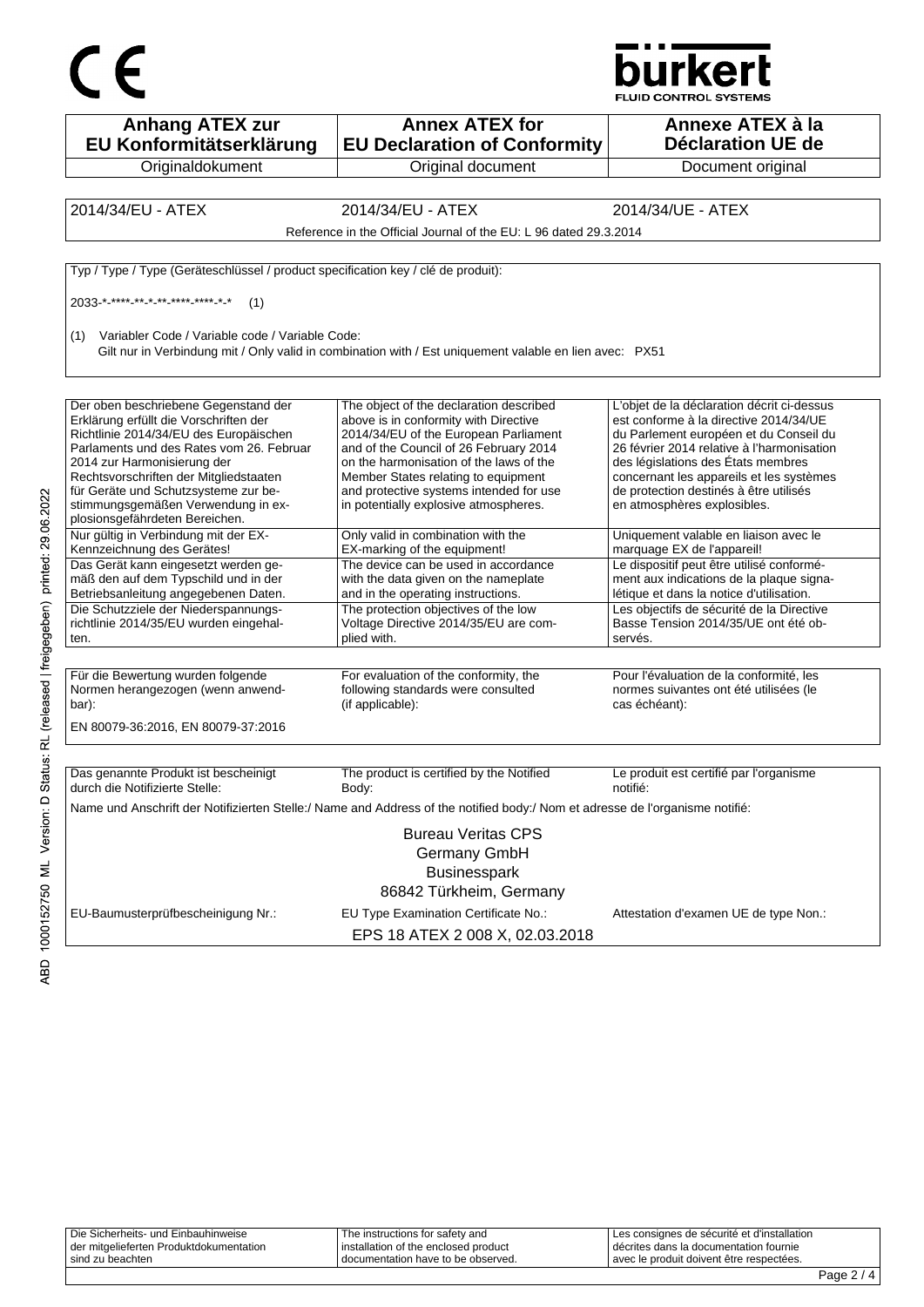# $C \in$

## **burkert**

**FLUID CONTROL SYSTEMS** 

| <b>Anhang DGRL zur</b><br>EU Konformitätserklärung                                | <b>Annex PED for</b><br><b>EU Declaration of Conformity</b>                                                 | Annexe DESP à la<br><b>Déclaration UE de</b>                                         |
|-----------------------------------------------------------------------------------|-------------------------------------------------------------------------------------------------------------|--------------------------------------------------------------------------------------|
| Originaldokument                                                                  | Original document                                                                                           | Document original                                                                    |
| 2014/68/EU - DGRL                                                                 | 2014/68/EU - PED                                                                                            | 2014/68/UE - DESP                                                                    |
|                                                                                   |                                                                                                             |                                                                                      |
|                                                                                   | Reference in the Official Journal of the EU: L 189 dated 27.6.2014                                          |                                                                                      |
| Abweichend zu 2014/68/EU Artikel 1                                                |                                                                                                             |                                                                                      |
| Absatz 2 f) werden folgende Angaben                                               | Varying from 2014/68/EU, Article 1 (2)<br>(f), the following information shall be                           | Paragraphe 2 Contrairement à<br>2014/68/UE Article 1, f), les détails sui-           |
| gemacht.                                                                          | provided.                                                                                                   | vants ont été fournis.                                                               |
|                                                                                   |                                                                                                             |                                                                                      |
| Typ / Type / Type (Geräteschlüssel / product specification key / clé de produit): |                                                                                                             |                                                                                      |
|                                                                                   |                                                                                                             |                                                                                      |
| 2033-*-**,*-**-*-**-(1)-(1)-*-*                                                   |                                                                                                             |                                                                                      |
|                                                                                   |                                                                                                             |                                                                                      |
| Leitungsanschluss (LTA = DN) / port connection / raccord - category l:<br>(1)     |                                                                                                             |                                                                                      |
|                                                                                   | DGRL gilt nur, wenn LTA > 25 mm / PED valid only for LTA > 25 mm / DESP valide de LTA > 25 mm (max. 100 mm) |                                                                                      |
|                                                                                   | Maximaler Betriebsdruck PN 10 bar bei DN100 /max. working pressure PN 10 bar at DN100 / Pression de service |                                                                                      |
| maximale PN 10 bar pour DN100                                                     |                                                                                                             |                                                                                      |
|                                                                                   |                                                                                                             |                                                                                      |
|                                                                                   |                                                                                                             |                                                                                      |
| Der oben beschriebene Gegenstand der                                              | The object of the declaration described                                                                     | L'objet de la déclaration décrit ci-dessus                                           |
| Erklärung erfüllt die Vorschriften der                                            | above is in conformity with Directive                                                                       | est conforme à la directive 2014/68/UE                                               |
| Richtlinie 2014/68/EU des Europäischen<br>Parlaments und des Rates vom 15. Mai    | 2014/68/EU of the European Parliament                                                                       | du Parlement européen et du Conseil du                                               |
|                                                                                   | and of the Council of 15 May 2014 on<br>the harmonisation of the laws of the                                | 15 mai 2014 relative à l'harmonisation                                               |
| 2014 zur Harmonisierung der Rechts-                                               | Member States relating to the making                                                                        | des législations des États membres con-<br>cernant la mise à disposition sur le mar- |
| vorschriften der Mitgliedstaaten über die<br>Bereitstellung von Druckgeräten auf  | available on the market of pressure                                                                         | ché des équipements sous pression.                                                   |
| dem Markt.                                                                        | equipment.                                                                                                  |                                                                                      |
|                                                                                   |                                                                                                             |                                                                                      |
| Für die Bewertung wurden folgende                                                 | For evaluation of the conformity, the                                                                       | Pour l'évaluation de la conformité, les                                              |
| Normen herangezogen (wenn anwend-                                                 | following standards were consulted                                                                          | normes suivantes ont été utilisées (le                                               |
| bar):                                                                             | (if applicable):                                                                                            | cas échéant):                                                                        |
|                                                                                   |                                                                                                             |                                                                                      |
| EN 13480-5:2012, EN 12266-1:2012                                                  |                                                                                                             |                                                                                      |
|                                                                                   |                                                                                                             |                                                                                      |
|                                                                                   |                                                                                                             |                                                                                      |
| Angewandtes Konformitäts-                                                         | Applied conformity assessment:                                                                              | Examen de conformité appliqué:                                                       |
| bewertungsverfahren: Modul A                                                      | <b>Module A</b>                                                                                             | <b>Module A</b>                                                                      |
| (Interne Fertigungskontrolle)                                                     | (Internal production control)                                                                               | (Vérification interne de la production)                                              |
| Einteilung nach Artikel 4 und Anhang II:                                          | Classification acc. to Article 4 and Annex II:                                                              | Classification de l'article 4 et à l'annexe II:                                      |
| Fluidklasse 1 (gasförmig oder flüssig),<br>Diagramm 6, Kategorie I                | Class 1 fluid (gaseous or liquid)                                                                           | Classe 1 de fluide (gazeux ou liquide)                                               |
| Instabile Gase sind ausgeschlossen.                                               | Chart 6, Category I<br>Unstable gases are excluded.                                                         | Tableau 6, Catégorie I<br>Gaz instables sont exclus. Pression de                     |
| Max. Betriebsdruck PN 10 bar bei DN 100                                           | Max. working pressure PN 10 bar at DN 100                                                                   | service maximale PN 10 bar pour DN 100                                               |
|                                                                                   |                                                                                                             |                                                                                      |
| Das Produkt kann unter den folgenden Bedingungen                                  | The product can be used under the following condi-                                                          | Le produit peut être utilisé dans les conditions sui-                                |
| verwendet werden (abhängig vom max Druck, dem                                     | tions (dependent of the maximum operating pressure,                                                         | vantes (dépendante de la pression de service maxi-                                   |
| LTA und dem Medium), ohne Kategorie                                               | the LTA and the medium), without category                                                                   | male, la LTA et le milieu), sans catégorie                                           |
| Bedingungen<br>Medium<br>Grunna 1 84 1 c <sub>i</sub><br>$\n  25\n$               | Fluid<br>Conditions<br>$\n  25\n$<br>$Fl$ id aroun 1 $&41$ c i                                              | Fluide<br>Conditions<br>$N = 25$<br>Fluide groupe 1 84 1 ci                          |
|                                                                                   |                                                                                                             |                                                                                      |

Gruppe 2, §4.1.c.i

Gruppe 1, §4.1.c.ii<br>Gruppe 1, §4.1.c.ii<br>Gruppe 2, §4.1.c.ii

 $DN \leq 32$  oder PS\*DN  $\leq 1000$ 

 $DN \le 25$  oder PS\*DN  $\le 2000$ 

 $DN \le 200$  oder PS\*DN  $\le 5000$ 

Fluid group 2, §4.1.c.i

Fluid group 1, §4.1.c.ii<br>Fluid group 1, §4.1.c.ii<br>Fluid group 2, §4.1.c.ii

| Die Sicherheits- und Einbauhinweise       | The instructions for safety and        | Les consignes de sécurité et d'installation |  |
|-------------------------------------------|----------------------------------------|---------------------------------------------|--|
| I der mitgelieferten Produktdokumentation | I installation of the enclosed product | décrites dans la documentation fournie      |  |
| I sind zu beachten                        | I documentation have to be observed.   | avec le produit doivent être respectées.    |  |
|                                           |                                        |                                             |  |

 $DN \leq 32$  or PS\*DN  $\leq 1000$ 

 $DN \le 25$  or  $PS^*DN \le 2000$ 

 $\boxed{\text{DN} \leq 200 \text{ or } \text{PS}^* \text{DN} \leq 5000}$ 

DN (LTA) in mm and PS (PN) in bar

 $DN \leq 32$  ou PS\*DN  $\leq 1000$ 

 $DN \le 25$  ou PS\*DN  $\le 2000$ 

 $DN \le 200$  ou PS\*DN  $\le 5000$ 

Fluide groupe 2, §4.1.c.i

Fluide groupe 1, §4.1.c.ii<br>Fluide groupe 1, §4.1.c.ii<br>Fluide groupe 2, §4.1.c.ii